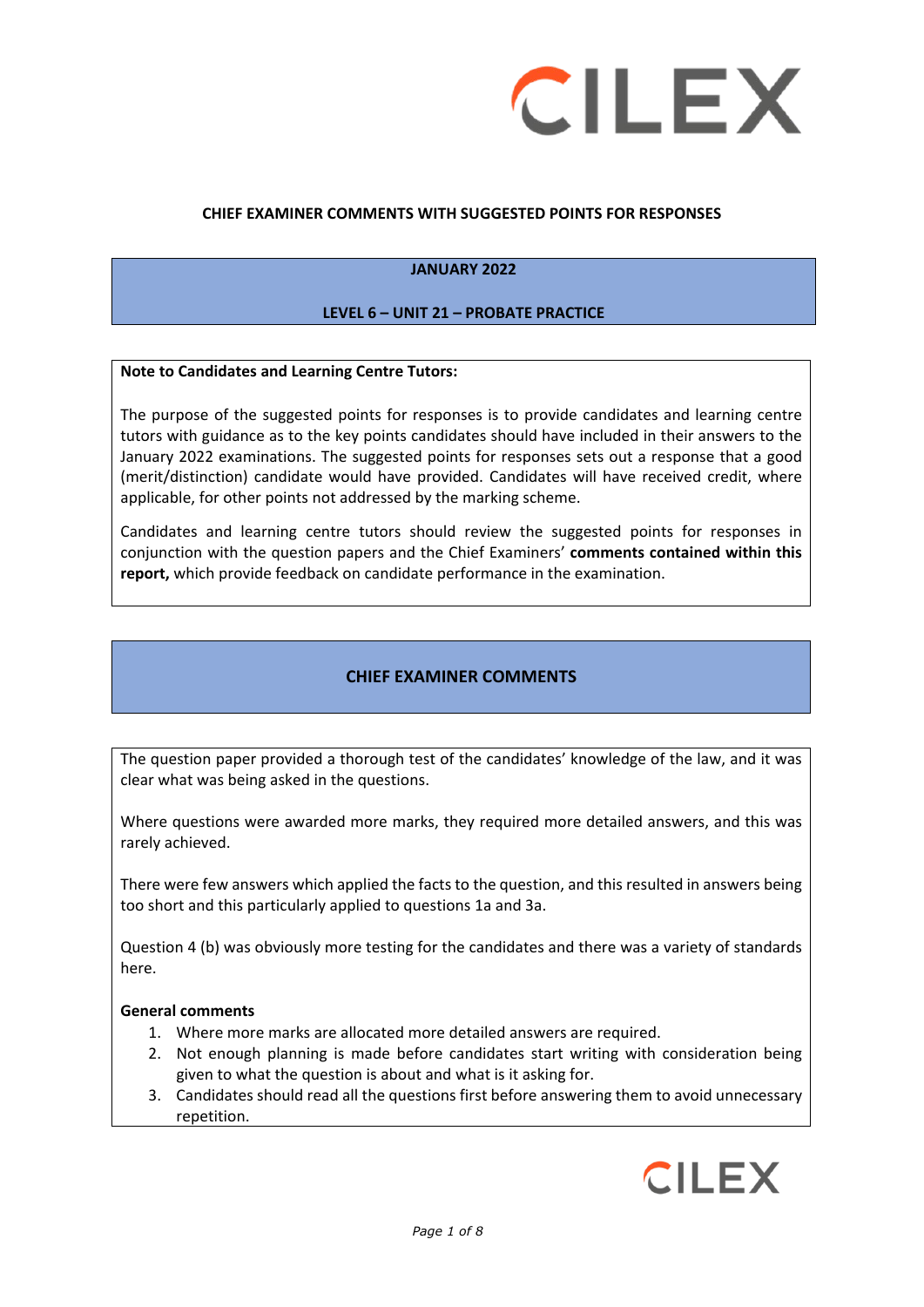- 4. On the whole candidates showed a knowledge of the law but sometimes it was the application which was lacking.
- 5. Sometimes candidates would use very short sentences which gave the impression that they were short of time.

Some candidates interpreted questions where the question asked - please advise, as if they were asked to write a letter which was not the case.

# **CANDIDATE PERFORMANCE FOR EACH QUESTION**

# **Question 1(a )**

In general the answers given were too brief and did not cover the main part of the question which was who to appoint as executors of the will and why? Most candidates dealt with the will signing aspect satisfactorily

# **(b)**

No real comments here as most candidates got the main points although some omitted dealing with the Mental Capacity Act.

# **Question 2(a) and (b)**

This was answered well in general, but some candidates repeated the same things in both answers and this would have been resolved by reading a and b first before writing their answers

# **Question 3(a)**

As stated above this was not answered very well with most candidates not going far enough with their answers by applying the law to the facts and drawing conclusions. Very often candidates said they were relying on the courts' decision.

**(b)** This was answered satisfactorily.

# **Question 4(a)**

Most candidates got the main points about money laundering but failed to deal with other aspects of due diligence such as the client engagement letter setting out inter alia the scope of your retainer.

# **4(b)**

As stated above this was a more testing question and, overall, there was insufficient detail given in the answers

**(c)** On the whole candidates achieved the main points here .

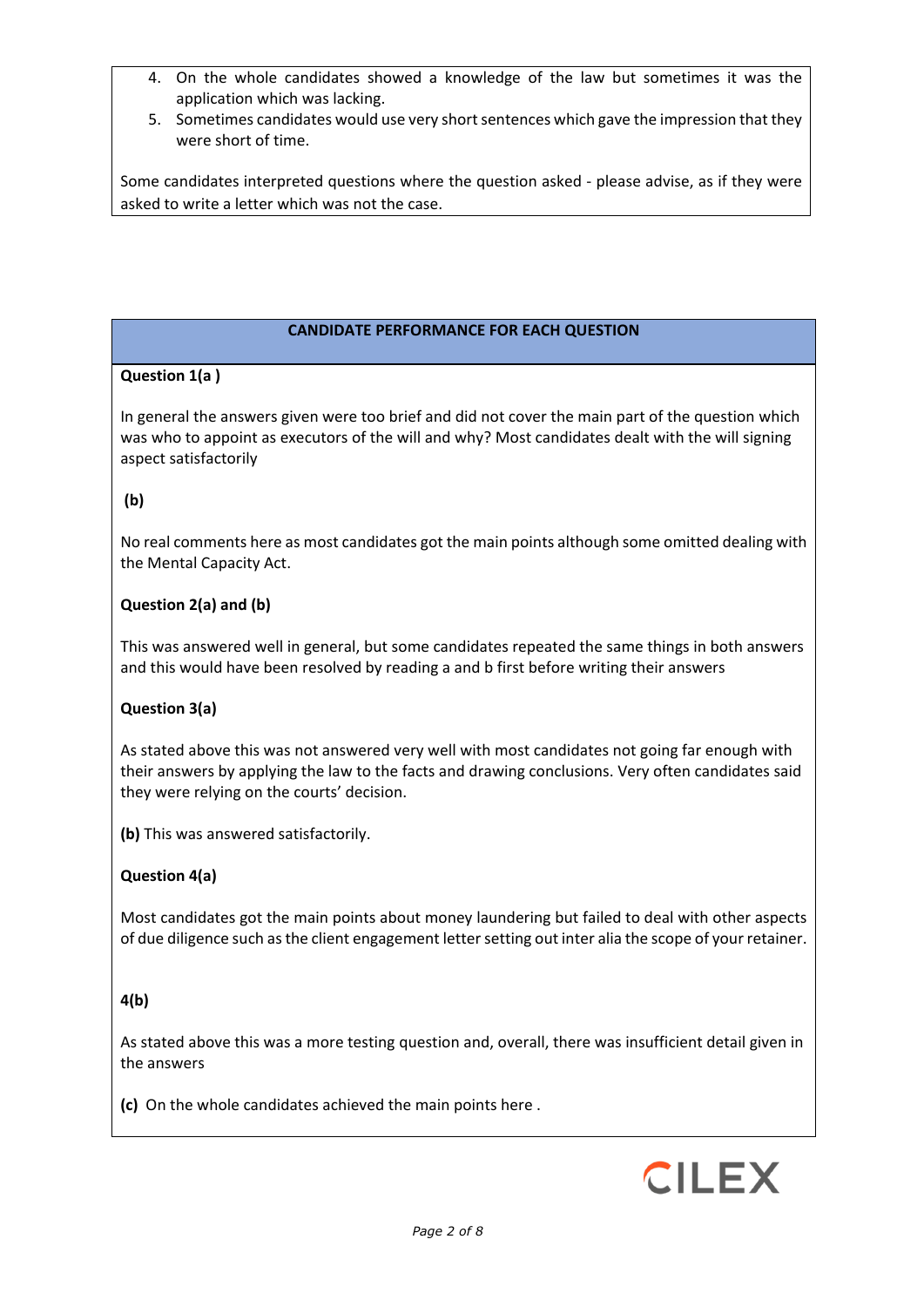# **SUGGESTED POINTS FOR RESPONSE**

# **LEVEL 6 – UNIT 21 – PROBATE PRACTICE**

| <b>Question</b><br><b>Number</b> | <b>Suggested Points for Responses</b>                                                                                                                                                                                                                                                                                                                                                                                                                                                                                                                                                                                                                                                                                                                                                                                                                                                                                                                                                                                                                                                                                                                                                                                                                                                                                                                                                         | <b>Max</b><br><b>Marks</b> |
|----------------------------------|-----------------------------------------------------------------------------------------------------------------------------------------------------------------------------------------------------------------------------------------------------------------------------------------------------------------------------------------------------------------------------------------------------------------------------------------------------------------------------------------------------------------------------------------------------------------------------------------------------------------------------------------------------------------------------------------------------------------------------------------------------------------------------------------------------------------------------------------------------------------------------------------------------------------------------------------------------------------------------------------------------------------------------------------------------------------------------------------------------------------------------------------------------------------------------------------------------------------------------------------------------------------------------------------------------------------------------------------------------------------------------------------------|----------------------------|
| 1(a)                             | Hilda Brown can change the executor by putting in place a new will or<br>doing a codicil to her existing will, the codicil will have the same<br>requirements in terms of intention and capacity to make a will approval<br>of it and the same formalities for execution as for a will.<br>Number and choice of executors - Any number can be named in a will but<br>4 is the maximum who can act, I would suggest 2 is adequate and it<br>covers the situation where one of the executors dies before her or she<br>can appoint one executor and another person as substitute and her<br>choice will be influenced by various factors for example their availability,<br>ability and willingness to act and the possibility of any conflict arising<br>explain the advantage of appointing someone neutral like a professional<br>especially where there might be a family conflict candidates should point<br>out there is nothing to stop Mrs Brown appointing someone who will be<br>a beneficiary but include the fact that the appointee may require<br>professional advice because of the assets involved here and it is likely to<br>be a taxable estate conclusions to the answer as to who you recommend<br>here as executor/s and why and include the fact the executor has to be<br>over 18 and suggest that his niece might be a good option even though<br>she is a beneficiary | 15                         |
| 1(b)                             | The meeting with Mrs Brown has raised issues in your mind about her<br>capacity to make a will. Outline how these observations will have an<br>impact on Mrs Brown decision making<br>Explain what she needs to show that she does have sufficient capacity<br>and explain what it states in the case of Banks v Goodfellow and then<br>deal the statutory guidance given in the Mental Capacity Act and say the<br>test in the case above is the still the leading guidance<br>You may decide the best course of action is to then ask her doctor to carry<br>out an assessment of her before you proceed but you will need to ensure<br>your client agrees for you to do this<br>Point out to the doctor in your instructions that the following matters<br>from case law should help in setting out the criteria for assessing whether<br>she can make these changes:<br>She needs to understand the nature of the act of will making and the<br>effects of making the changes to her will in the manner above<br>She must understand the extent not necessarily the approximate value of<br>the property she is disposing of in her will, and she needs to understand                                                                                                                                                                                                                     | 10                         |

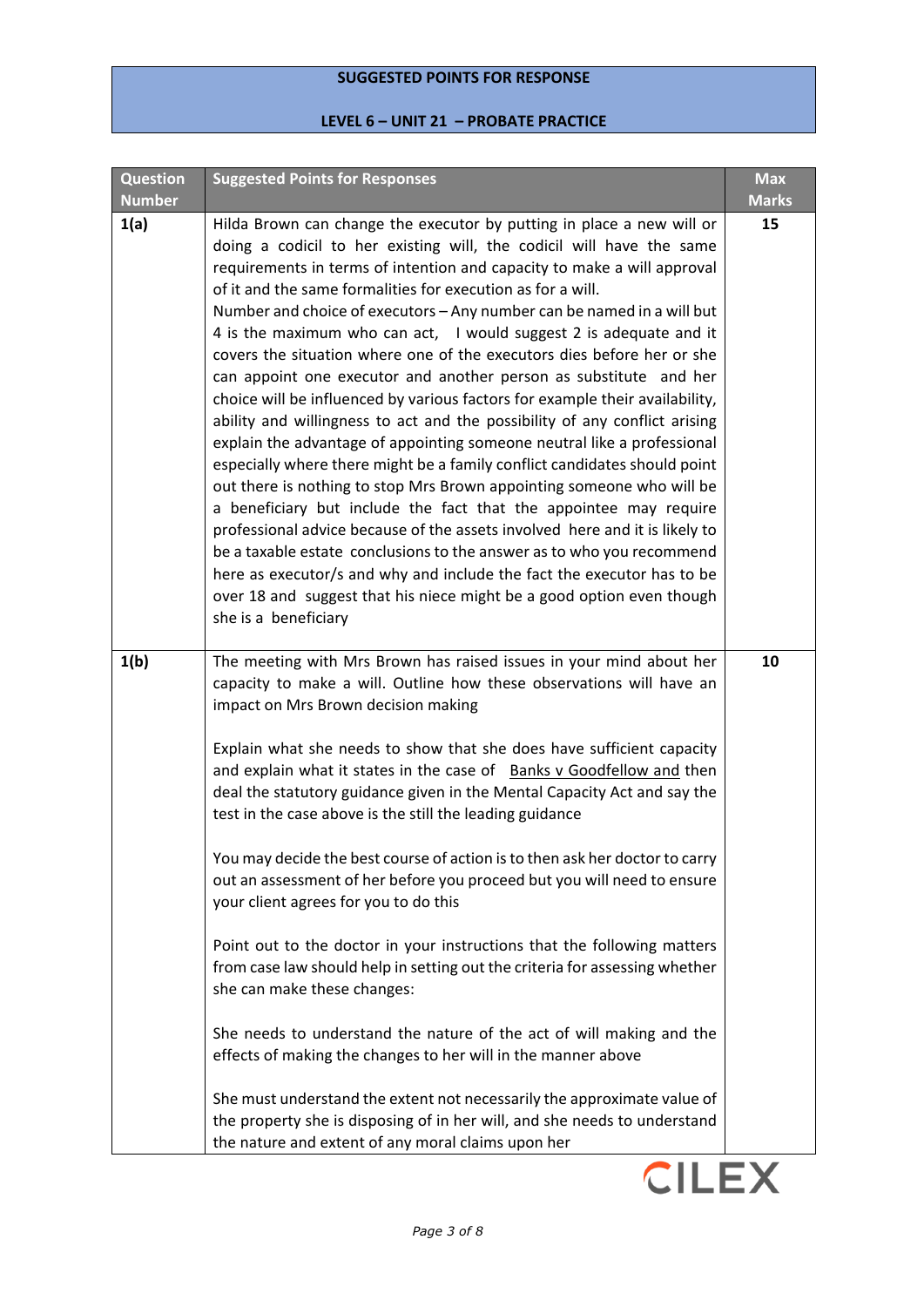| . Statutory guidance on assessment of capacity is given in the MCA code<br>of practice and enclose a copy of the relevant pages of the code of<br>conduct and summarise the guidance which requires us to work out<br>whether there is an impairment or disturbance or functioning of the mind<br>or brain such that this is sufficient to cause her to be unable to make<br>relevant decisions concerning making changes to her will |  |
|---------------------------------------------------------------------------------------------------------------------------------------------------------------------------------------------------------------------------------------------------------------------------------------------------------------------------------------------------------------------------------------------------------------------------------------|--|
| Invite him or her to attend your client to assess whether a) there is such<br>an impairment of her mind affecting her decision to make the changes to<br>her will and b) whether she is incapable of making these changes                                                                                                                                                                                                             |  |
| <b>Question 1 Total:</b>                                                                                                                                                                                                                                                                                                                                                                                                              |  |

| <b>Question</b> | <b>Suggested Points for Responses</b>                                                                                                                                                                                                                                                                                                                                                                                                                                                                                                                                                                                                                                                                                                                                                                                                                                                                                                                                                                                                                                                                                                                                                                                                                                                             | <b>Max</b>   |
|-----------------|---------------------------------------------------------------------------------------------------------------------------------------------------------------------------------------------------------------------------------------------------------------------------------------------------------------------------------------------------------------------------------------------------------------------------------------------------------------------------------------------------------------------------------------------------------------------------------------------------------------------------------------------------------------------------------------------------------------------------------------------------------------------------------------------------------------------------------------------------------------------------------------------------------------------------------------------------------------------------------------------------------------------------------------------------------------------------------------------------------------------------------------------------------------------------------------------------------------------------------------------------------------------------------------------------|--------------|
| <b>Number</b>   |                                                                                                                                                                                                                                                                                                                                                                                                                                                                                                                                                                                                                                                                                                                                                                                                                                                                                                                                                                                                                                                                                                                                                                                                                                                                                                   | <b>Marks</b> |
| 2(a)            | Lifetime planning<br>Mrs Brown could consider making gifts during her lifetime before her<br>death to a friend or relative this is called a potentially exempt transfer see<br>S3A(1) Inheritance Act 1984. This is a transfer which is not a chargeable<br>transfer for inheritance tax. Only outright gifts will be PETS because all<br>transfers made into trusts are chargeable transfers and provided, she<br>survives 7 years from the date of the gift the transfer will be fully exempt<br>from tax. If, however, she dies before 7 years has elapsed the gift<br>becomes chargeable and is a failed PET.<br>If Mrs Brown gave her house away there are particular problems here<br>where she continued to continue living there as this is a gift with a<br>reservation of benefit see s 102 Finance Act 1986 but if she stops enjoying<br>her house at any time say if she goes into care the relief will start to run<br>from then.<br>Other reliefs are - The annual exemption s19 Inheritance Tax Act 1984,<br>this is worth £3000 a year and if not used in full one year the unused part<br>can be carried forward to next tax year.<br>The small gifts exemption see S20<br>Normal expenditure from income see s 21<br>Gifts in consideration of marriage / civil partnership s22 | 10           |
| 2(b)            | Allowances on her death<br>$\omega_{\rm{max}}$<br>transferable Nil rate sum available of<br>£325,000 from her late husband to the extent it is unused, candidates to<br>be given credit for saying this is not automatic right as it must be claimed<br>for<br>She can also claim her own nil rate band of 325,000 but the residence nil<br>rate band for her and her late husband is not available here because she<br>has no children<br>Legacy to Dogs home charity exemption applies which reduces the<br>taxable estate by £1000 and her personal representatives may consider<br>varying her will to reduce the tax and the rate of tax from 40 to 36% by                                                                                                                                                                                                                                                                                                                                                                                                                                                                                                                                                                                                                                   | 10           |

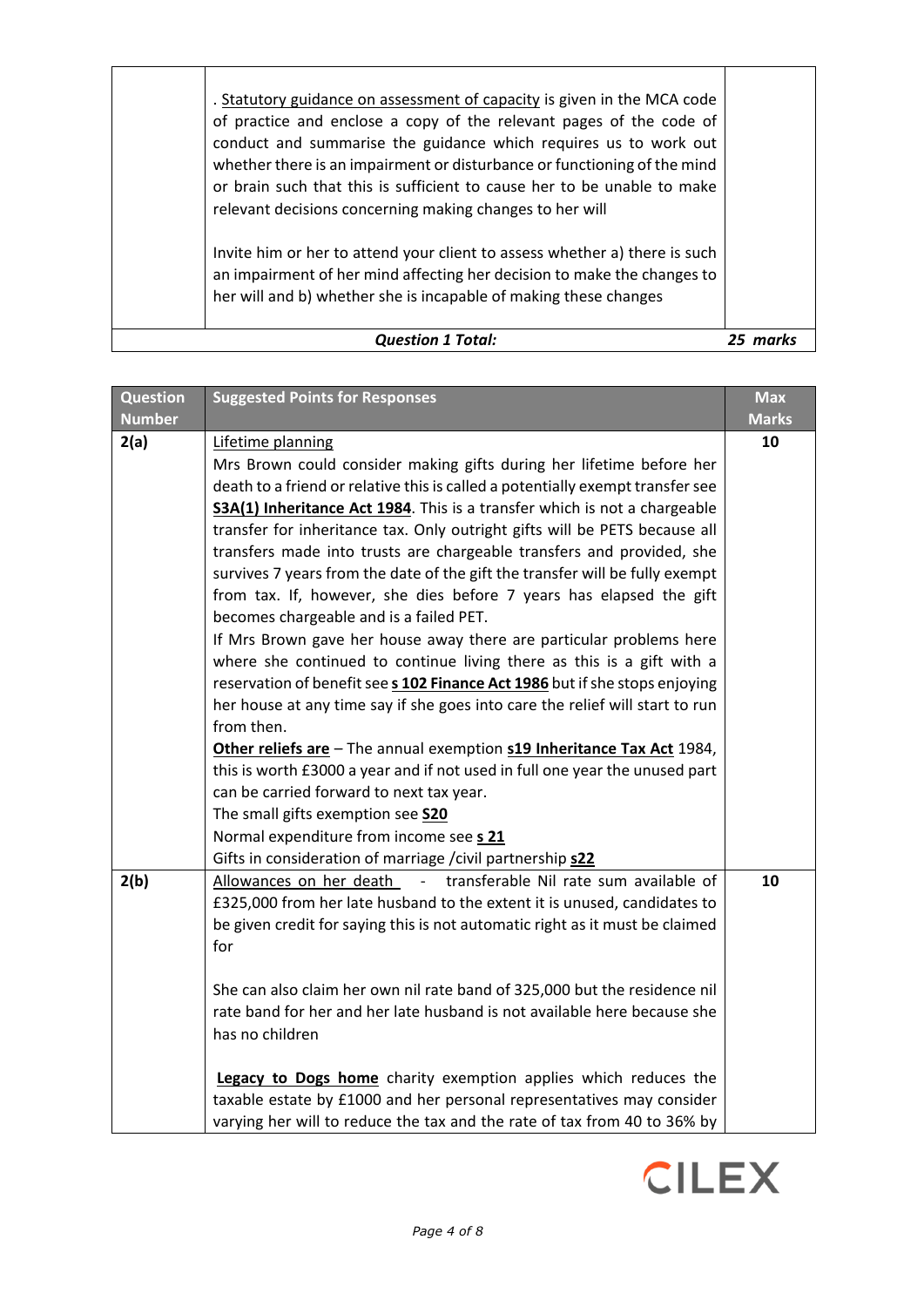| <b>Question 2 Total:</b>                                                                                 | marks |
|----------------------------------------------------------------------------------------------------------|-------|
| Her shares $-$ if these were invested in business assets she may qualify for<br>business property relief |       |
| giving more to charity in the Will but point out that this will need consent<br>of residuary beneficiary |       |

| <b>Question</b><br><b>Number</b> | <b>Suggested Points for Responses</b>                                                                                                                                                                                                                                                                                                                                                                                                                                             | <b>Max</b><br><b>Marks</b> |
|----------------------------------|-----------------------------------------------------------------------------------------------------------------------------------------------------------------------------------------------------------------------------------------------------------------------------------------------------------------------------------------------------------------------------------------------------------------------------------------------------------------------------------|----------------------------|
| 3(a)                             | Points should include:<br>There is still a subsisting marriage despite commencement of divorce<br>proceedings and is entitled as of right to make this claim section 1(1)<br>Inheritance PFDA 1975 Act (2)                                                                                                                                                                                                                                                                        | 15                         |
|                                  | Should reasonable financial provision be made to her?<br>Explain the standard for Naomi to make a successful claim section 1(2) a,<br>She is entitled to such financial provision as would be reasonable in all<br>the circumstances for a spouse to receive whether required for their<br>maintenance<br>what would be reasonable for a spouse or civil partner to receive? -<br>compare with awards made on a divorce and what would be the starting<br>point for compensation. |                            |
|                                  | Deal with the common guidelines of the court set out in S 3(1) of the act,<br>the financial needs, and resources of the applicant, any other applicant<br>and any beneficiary, the size and nature of the estate, the deceased's<br>moral obligations, the physical or mental disability of the applicant or<br>beneficiary and any other relevant matter for example the conduct of the<br>applicant, lifetime provision by the deceased etc                                     |                            |
|                                  | Apply the criteria to the facts and draw conclusions as what they are likely<br>to decide based on the assets and liabilities given in case scenario. On the<br>facts she has been left nothing in the will, but David has promised her a<br>right of occupation in the matrimonial home and clearly this is insufficient<br>she needs security and so the transfer of the house to her outright would<br>be a consideration and /or to receive some or all the rental income     |                            |
|                                  | Credit should be given to the fact that his wife does not have to prove she<br>was maintained by her husband                                                                                                                                                                                                                                                                                                                                                                      |                            |
|                                  | So far as Ronald is concerned his entitlement under the Will is very limited<br>as he will only obtain his stamp collection and if this has little value then<br>Ronald can make a claim as he is a dependent.                                                                                                                                                                                                                                                                    |                            |
|                                  | Ronald is his son and is therefore a claimant under section 1 (PFD) Act<br>1975<br>Stage 1 -Should reasonable financial provision be made?<br>First question is the applicant's existing provision reasonable or not?                                                                                                                                                                                                                                                             |                            |

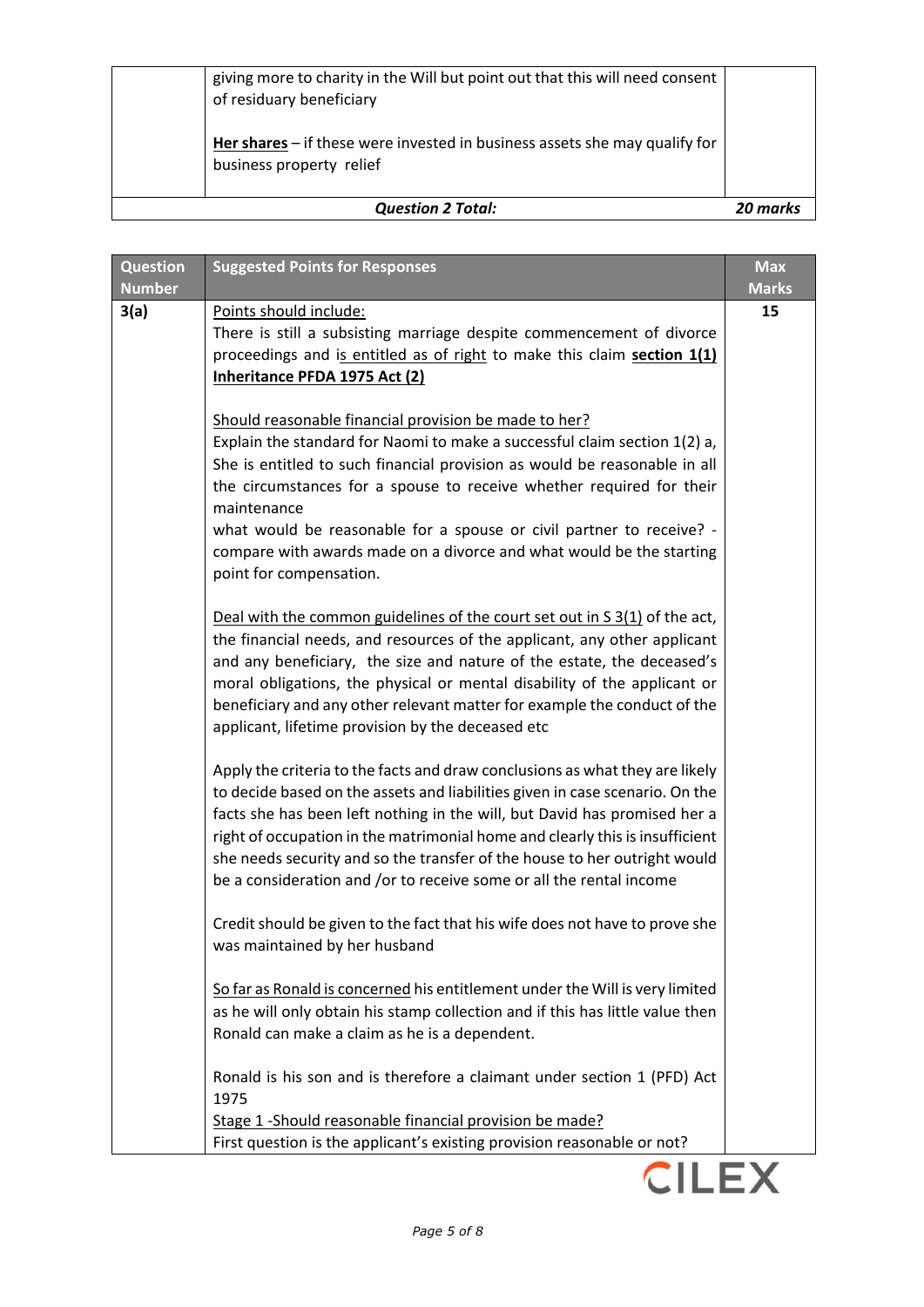|      | <b>Question 3 Total:</b>                                                                                                                                                                                                                                                                                                                                                                                                                                                                                                                                                                                                                                                                                                             | 25 marks |
|------|--------------------------------------------------------------------------------------------------------------------------------------------------------------------------------------------------------------------------------------------------------------------------------------------------------------------------------------------------------------------------------------------------------------------------------------------------------------------------------------------------------------------------------------------------------------------------------------------------------------------------------------------------------------------------------------------------------------------------------------|----------|
|      | Ronald or Naomi could consider making an inheritance act claim if they<br>are not satisfied with the above                                                                                                                                                                                                                                                                                                                                                                                                                                                                                                                                                                                                                           |          |
| 3(b) | If Cilla predeceases him then there will be a partial intestacy and this<br>means that his wife Naomi provided she survives David by 28 days she<br>will receive the statutory legacy of £270,000 any personal chattels and<br>one half of the residuary estate absolutely and Ronald will receive half of<br>what is left after applying this rule and the legacy contained in the will,<br>credit should be given to mentioning that that Naomi can decide / elect<br>to take David's interest in the matrimonial home in or towards their<br>entitlement and the fact that Naomi's statutory legacy of 270,000 is given<br>to her free of tax and costs of the transfer and includes interest from date<br>of death until payment | 10       |
|      | Consider the criteria the court use to assess his claim $-$ Explain the<br>meaning of reasonable maintenance apply to the facts Ronald is only 14<br>and at school and so he is a dependent concluding comments as to his<br>chances of success and relevant case law here for example Illot v Mitson<br>Apply the criteria above stages 1 and 2 and draw your conclusions                                                                                                                                                                                                                                                                                                                                                           |          |
|      | $Stage 2 - if the answer is yes to the first question, then the court considers$<br>the second question $-$ should such provision now be made and if so,<br>what? It is only at this stage that the trial judge exercises discretion in<br>deciding what if any relief to award and the standard of provision<br>depends on the applicant                                                                                                                                                                                                                                                                                                                                                                                            |          |
|      | Under the terms of the will, he only receives a stamp collection. In llott<br>v Mitson (2017) the Supreme Court confirmed it is the trial Judge's task<br>to decide the issue by making a value judgment as to whether the<br>applicant's provision is reasonable in all the circumstances taking account<br>of all the facts and the section 3 guidelines set out below.                                                                                                                                                                                                                                                                                                                                                            |          |
|      |                                                                                                                                                                                                                                                                                                                                                                                                                                                                                                                                                                                                                                                                                                                                      |          |

| <b>Question</b><br>Number | <b>Suggested Points for Responses</b>                                                                                                                                                                                                                                                                                                                                        | <b>Max</b><br><b>Marks</b> |
|---------------------------|------------------------------------------------------------------------------------------------------------------------------------------------------------------------------------------------------------------------------------------------------------------------------------------------------------------------------------------------------------------------------|----------------------------|
| 4(a)                      | Duty to report suspicious activity explain what money laundering is not<br>only being the proceeds of criminal activity but also can be about people<br>trying to launder profits from minor crimes such as benefit fraud<br>Explain the main provisions of the Proceeds Of Crime Act 2002 especially<br>the disclosure regime for professionals and who to make the initial | 10                         |
|                           | disclosure to and the procedure leading to the decision made as to                                                                                                                                                                                                                                                                                                           |                            |

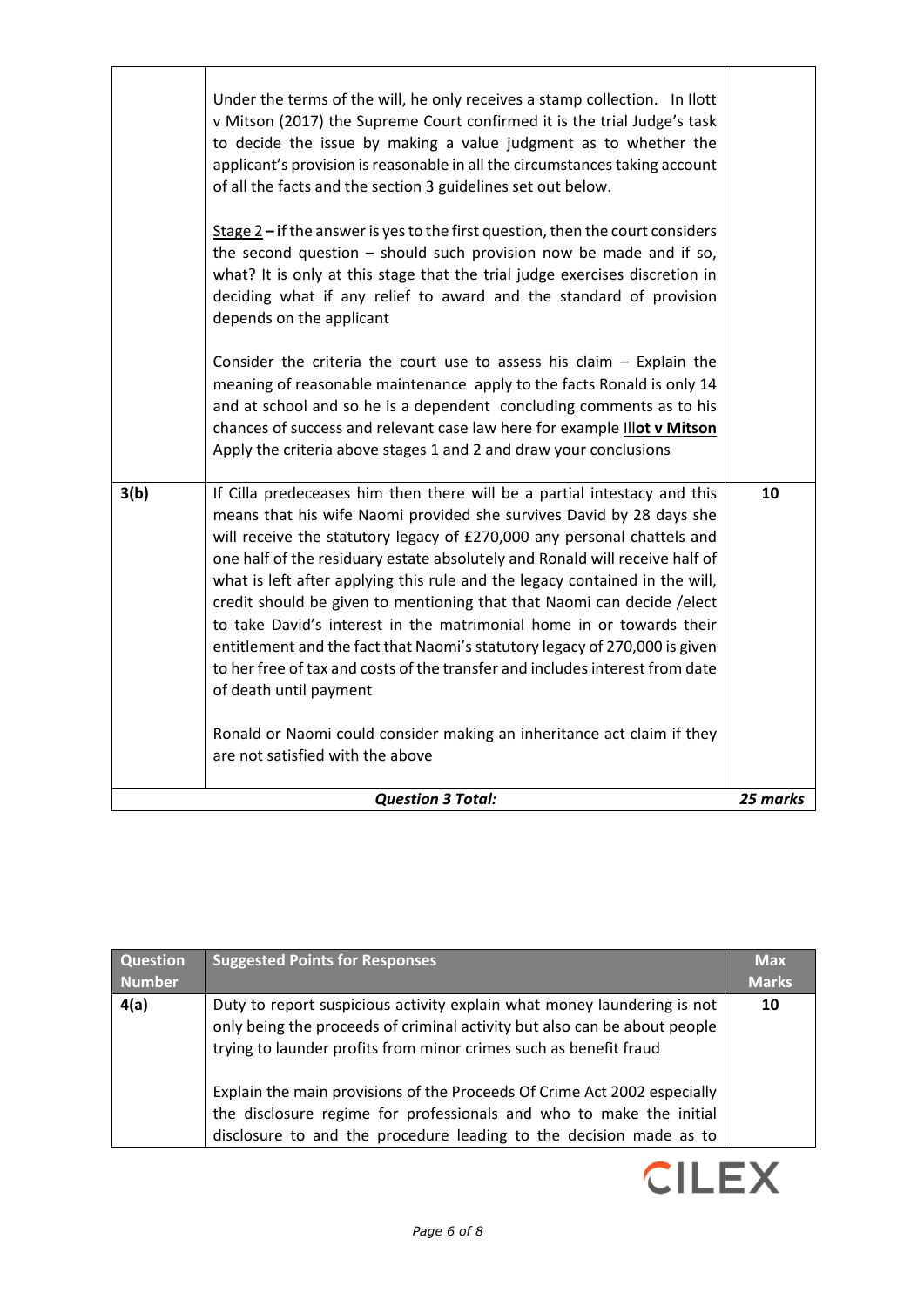|      | whether you can take this case on, credit should be given to candidates<br>for mentioning that administration of estates is regulated work and so<br>PCA applies<br>Then deal with the anti-money laundering regime set out in the Terrorist<br>Financing and Transfer Of Funds Regulations 2017 - explain the need to<br>verify and identify your client which will be done by obtaining from Rohit<br>photographic identity in the form of a passport or driving licence and<br>evidence of his address in the form of a recent utility bill or a bank<br>statement<br>Candidates should deal with the issue here in the facts about the fact he<br>is paying cash for your bill, you need to satisfy yourself that this money<br>has not been laundered<br>Other points to consider are the need to see whether there is a conflict<br>of interest, and that the client will receive a client engagement letter<br>setting out who will be responsible for the file in your office a description<br>of the retainer, the estimated costs, and the complaints procedure in your<br>office                                                                                                                                                                                                                                                                                              |    |
|------|------------------------------------------------------------------------------------------------------------------------------------------------------------------------------------------------------------------------------------------------------------------------------------------------------------------------------------------------------------------------------------------------------------------------------------------------------------------------------------------------------------------------------------------------------------------------------------------------------------------------------------------------------------------------------------------------------------------------------------------------------------------------------------------------------------------------------------------------------------------------------------------------------------------------------------------------------------------------------------------------------------------------------------------------------------------------------------------------------------------------------------------------------------------------------------------------------------------------------------------------------------------------------------------------------------------------------------------------------------------------------------------|----|
| 4(b) | If his sister cannot be traced, your client needs to consider protecting his<br>position as personal representative by instructing a genealogist and<br>agreeing a fee with them typically taken from the beneficiary's share if<br>they are found<br>He should also consider obtaining a Benjamin order from the court asking<br>permission of the court to make a distribution based on the assumption<br>set out in the order the assumption being that she had predeceased her<br>Father the practical advantage here being there is no need to wait 7 years,<br>but he should bear in mind the costs of doing this would be an expense<br>of the estate and this would reduce his inheritance. Client will need to<br>show the court that he has made full enquiries for example inserting S27<br>adverts (see procedure in 3 (C) below and the advert in the local<br>newspaper should be local to Sunil's home and where his sister was last<br>heard of<br>He should also consider making a payment into court until she is found or<br>declared dead<br>Another option would be to obtain a declaration of death relying on The<br>Presumption of Death Act 2013<br>He could consider an indemnity from the residuary beneficiaries, but this<br>would be impractical as he is one of them also no point here in obtaining<br>indemnity insurance as this would not protect him | 10 |
| 4(c) | Client will need to raise sufficient cash to pay off any outstanding debts<br>by liquidating assets                                                                                                                                                                                                                                                                                                                                                                                                                                                                                                                                                                                                                                                                                                                                                                                                                                                                                                                                                                                                                                                                                                                                                                                                                                                                                      | 10 |